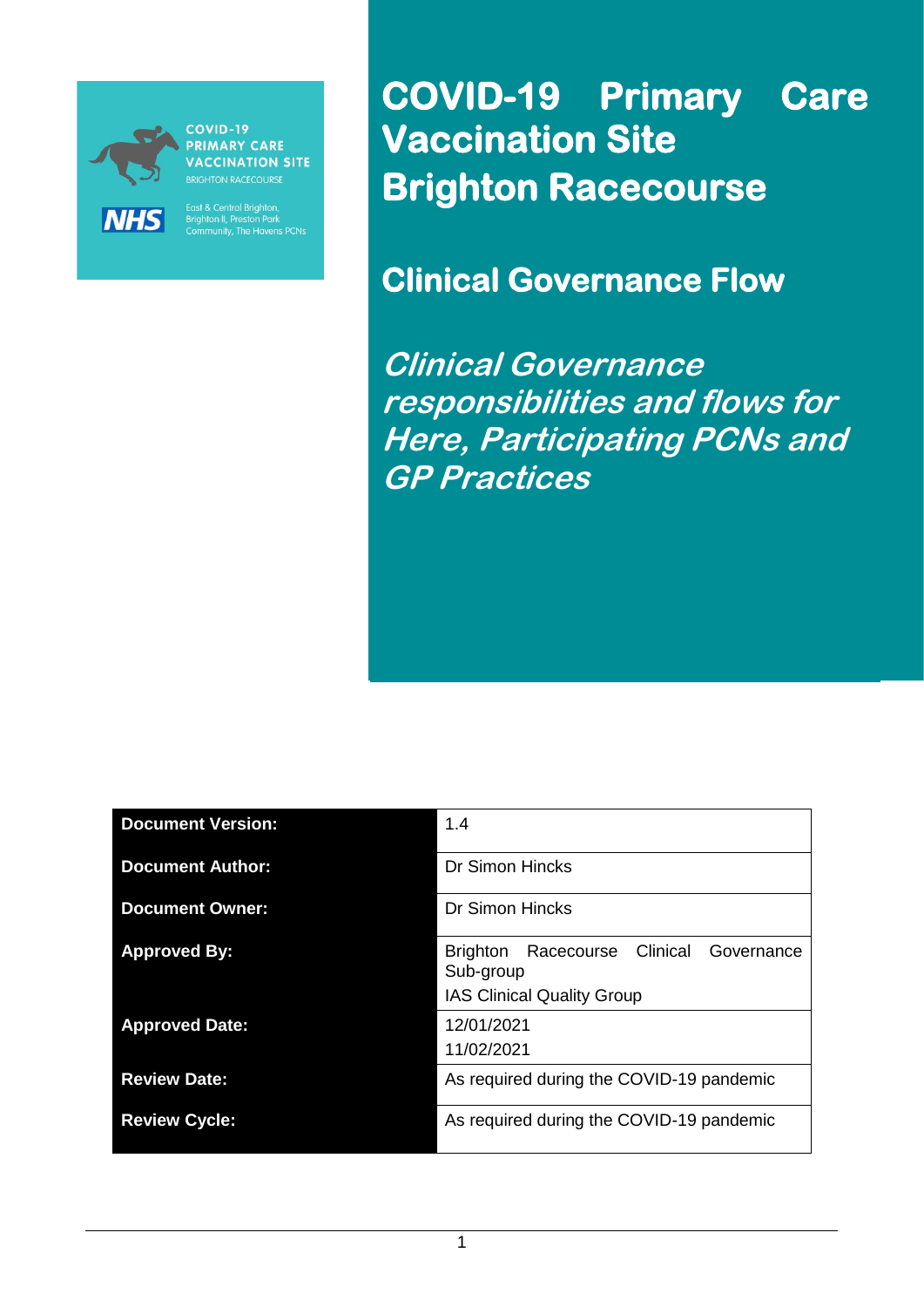| <b>Version</b> | <b>Date</b>              | <b>Summary of Change</b>                                       | <b>Reviewer</b>                 |
|----------------|--------------------------|----------------------------------------------------------------|---------------------------------|
| 1.0            | 10/01/2021               | Initial draft                                                  | <b>Dr Simon Hincks</b>          |
| 1.1            | 18/01/2021               | Update to list of<br>participating PCNs                        | Jen De Souza                    |
| 1.2            | 08/02/2021               | Update to local<br>incident reporting<br>process               | Jen De Souza                    |
| 1.3            | 18/02/2021               | Sussex Incident<br>reporting flow chart<br>and form updated    | Jen De Souza                    |
| 1.4            | 11/02/2021<br>23/03/2021 | Update from IAS CQG<br>Incident flow chart and<br>form updated | Dr Simon Hincks<br>Jen De Souza |
|                |                          | Complaints process<br>added                                    |                                 |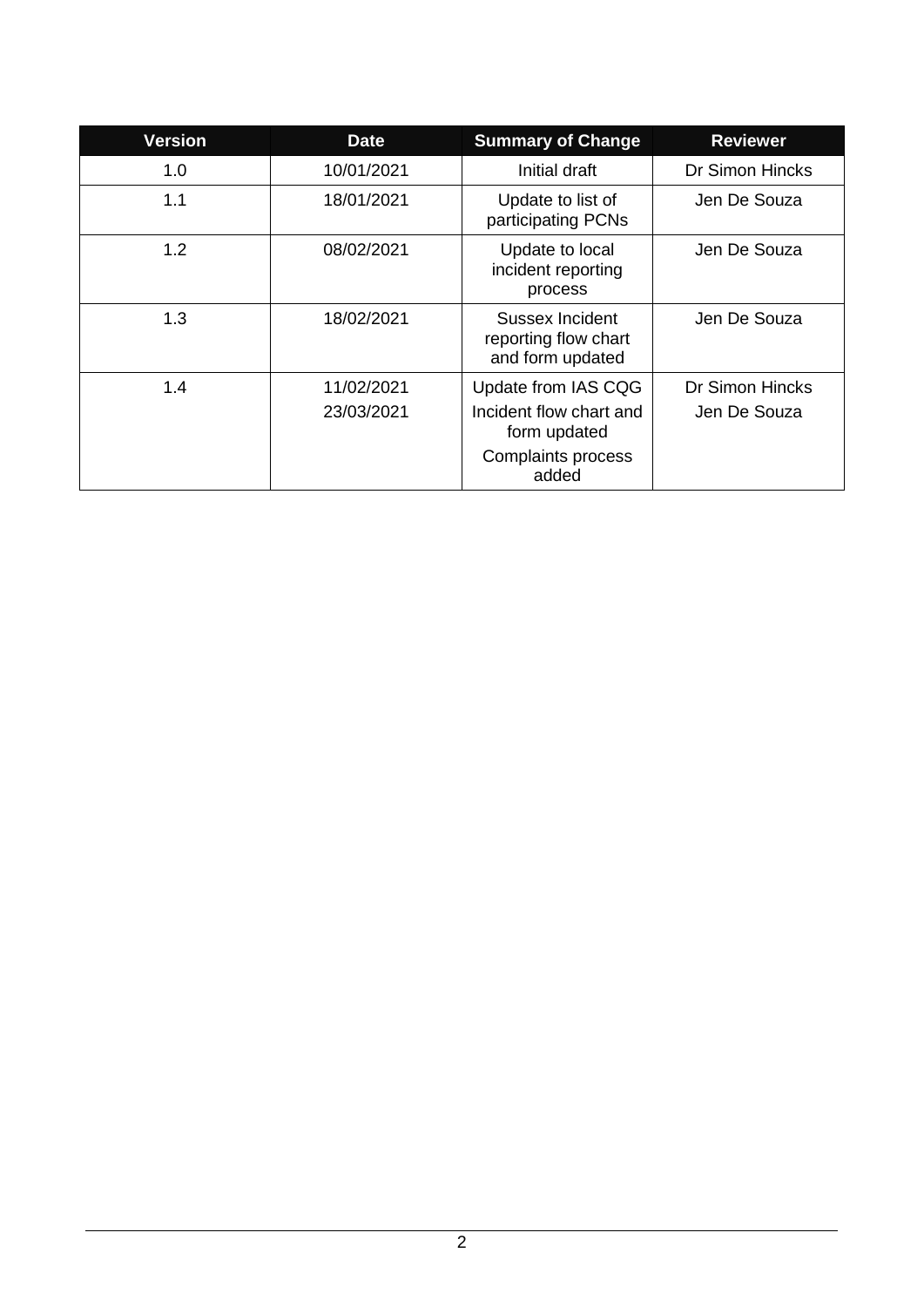## **Contents**

| 1.   |                                                                                      |  |
|------|--------------------------------------------------------------------------------------|--|
|      | 1.1                                                                                  |  |
| 2.   |                                                                                      |  |
| 3.   |                                                                                      |  |
| 4.   |                                                                                      |  |
| 5.   | Brighton Racecourse GP Vaccination Hub Processes and Documentation5                  |  |
| 6.   |                                                                                      |  |
| 7.   |                                                                                      |  |
| 8.   |                                                                                      |  |
| 9.   |                                                                                      |  |
| 10.  |                                                                                      |  |
| 11.  |                                                                                      |  |
| 11.1 |                                                                                      |  |
| 12.  |                                                                                      |  |
| 13.  |                                                                                      |  |
| 14.  | Appendix 3 – Management of COVID-19 vaccination clinical incidents and enquiries  12 |  |
| 15.  |                                                                                      |  |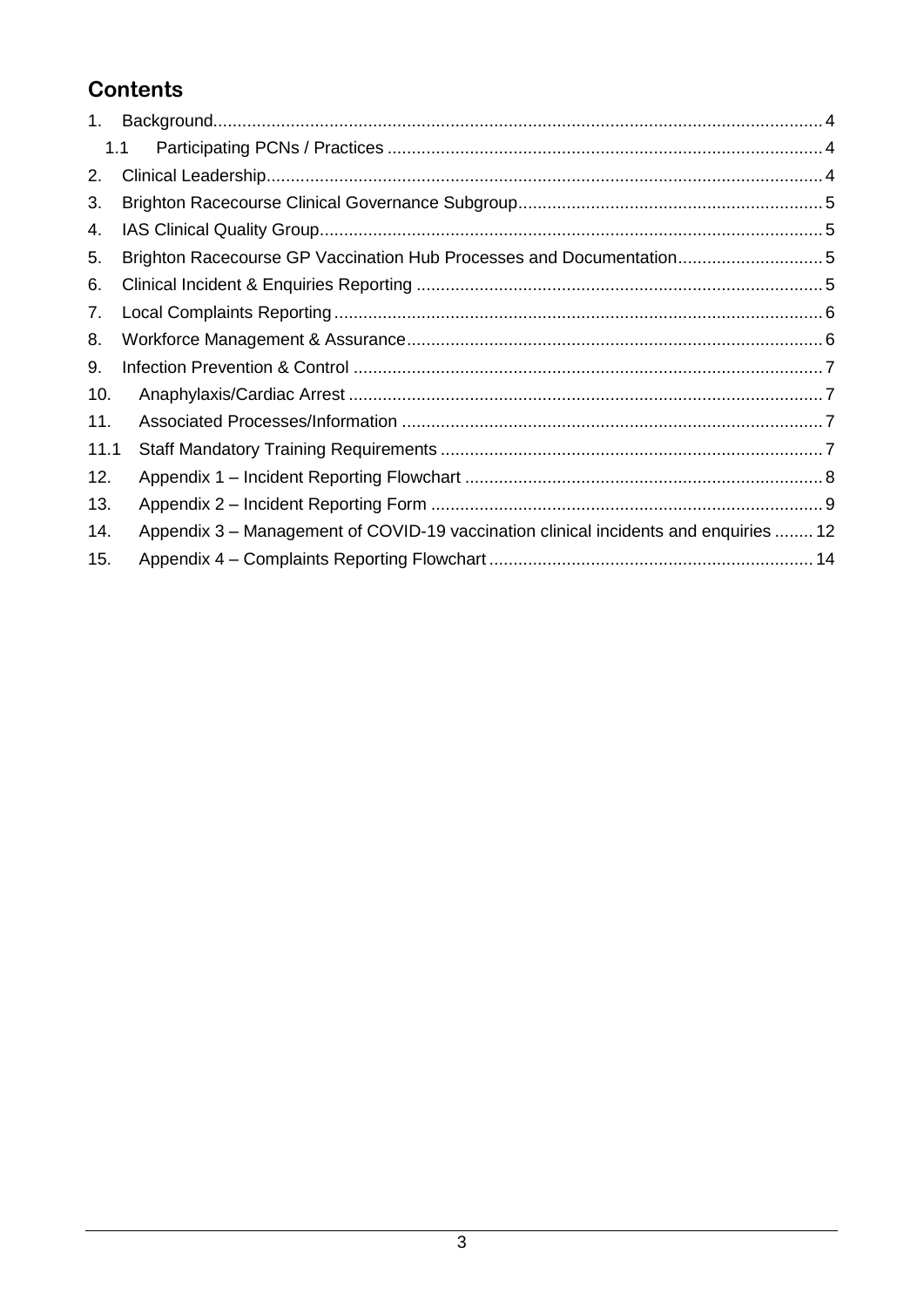#### <span id="page-3-0"></span>**1. Background**

This document outlines the Clinical Governance processes and responsibilities in relation to the running of the Brighton Racecourse GP Vaccination Hub with Here (Care Unbound Ltd) and participating Primary Care Networks.

#### <span id="page-3-1"></span>**1.1 Participating PCNs / Practices**

#### **East & Central Brighton PCN 1 – Clinical Leads Dr Tim Worthley / Dr Rachel McPherson**

- Park Crescent Health Centre PM Bret Stevenson
- St Peter's Medical Centre PM Carol Witney
- Wellsbourne Healthcare CIC PM Sarah Webb
- Albion Street Surgery PM Denise Griffin
- Arch Healthcare PM Jennie Worthley
- Ardingly Court Surgery PM Cher Rooney
- Pavilion Surgery PM Michelle Spicer
- Regency Surgery PM Jeff Wood
- Broadway Surgery PM Sonia Mulla

#### **Preston Park Community PCN – Clinical Director Dr Craig Milne**

- Stanford Medical Centre PM Cheryl Palmer
- Preston Park Surgery PM Janak Chauhan
- The Haven Practice PM Sue Doyle
- Warmdene Surgery PM Cheryl Palmer
- Beaconsfield Medical Practice PM Amy Barratt

#### **Brighton PCN II – Clinical Director Dr Lee Thompson**

- Allied Medical Practice PM Clare Marks
- Avenue Surgery PM Ros Clayton
- Ship Street Surgery PM Vida Tonna
- Saltdean Surgery PM Sue Ward
- St Lukes Surgery PM Murray King
- Woodingdean Surgery PM Richard Hilder

#### **Havens PCN – Clinical Director Dr Geraldine Vaughan**

- Quayside Medical Practice PM Karen Ford
- Chapel Street Surgery PM Belinda Kristiansen
- HavensHealth

#### <span id="page-3-2"></span>**2. Clinical Leadership**

The clinical leadership for the Brighton Racecourse GP Vaccination will sit with the IAS Clinical Lead who will be responsible for clinical oversight and day to day decisions requiring clinical input on site with support from other nominated Clinical Leads as required. This role will be supported by the Brighton Racecourse Clinical Governance Subgroup.

The Vaccination Hub will be supported by a Pharmacist Lead who will be available to support with vaccine specific information and support on site supervision and training of vaccine reconstitution.

The IAS Nurse Lead will provide input on Infection and Prevention Control.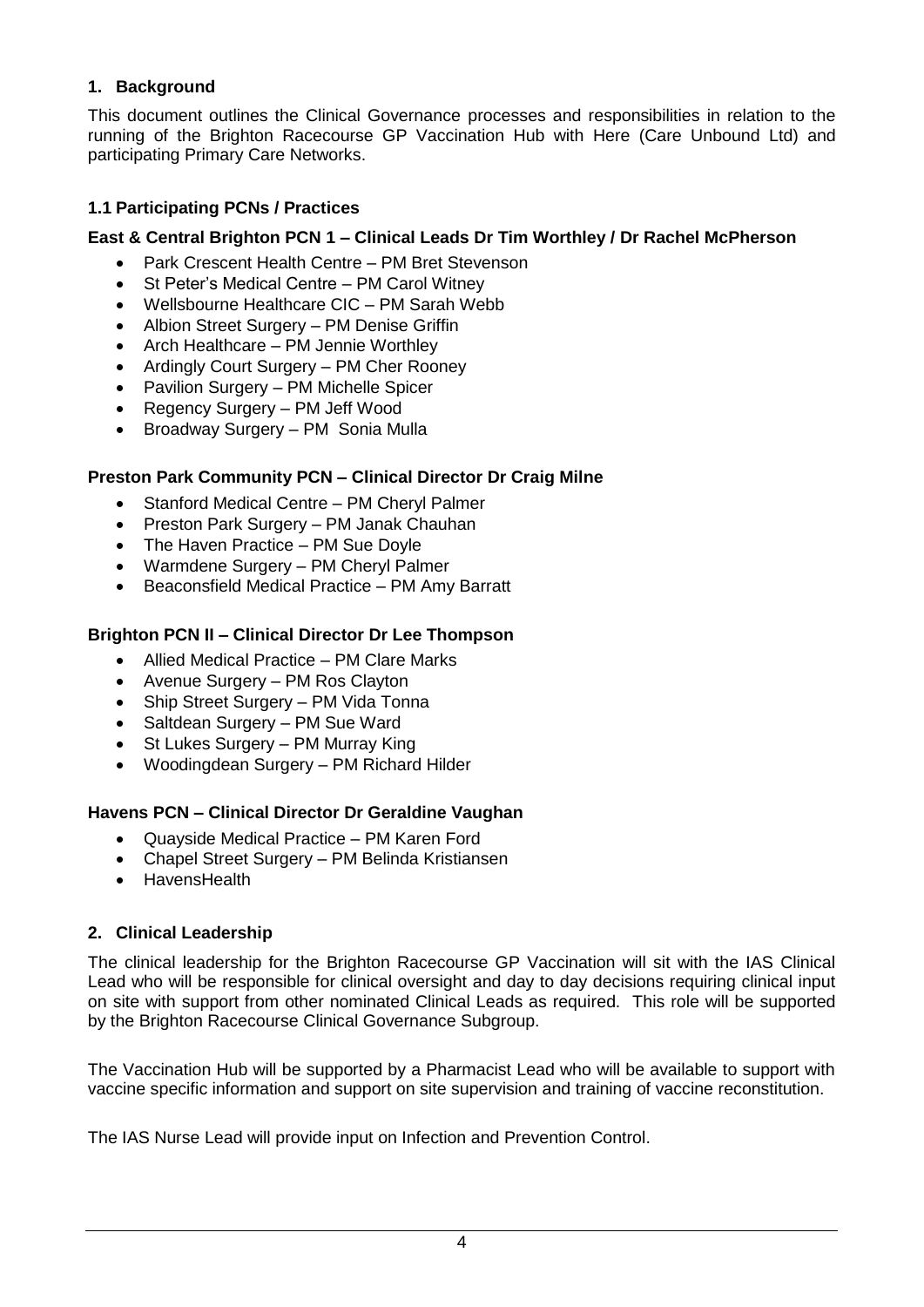#### <span id="page-4-0"></span>**3. Brighton Racecourse Clinical Governance Subgroup**

This group will comprise of the Clinical Directors of each PCN, the IAS Clinical Lead, IAS Nurse Lead and supporting Clinical Leads and the Pharmacy Lead. PCN Management Leads will also be able to attend and will be copied into any correspondence regarding Incidents & Complaints. The group will meet when necessary to provide overall clinical direction and sign off.

#### <span id="page-4-1"></span>**4. IAS Clinical Quality Group**

The IAS will review, monthly, all incidents and complaints and any other issues arising from the clinical operation of the Vaccination Hub. Members of the Brighton Racecourse Clinical Governance Subgroup will be invited to participate.

#### <span id="page-4-2"></span>**5. Brighton Racecourse GP Vaccination Hub Processes and Documentation**

All relevant governance documentation and processes will be held on the IAS Website under: [https://www.improvingaccessservices.co.uk/ehs-staff-resources/brighton-racecourse-gp-](https://www.improvingaccessservices.co.uk/ehs-staff-resources/brighton-racecourse-gp-vaccination-hub/vaccination-handling-documentation/)

#### [vaccination-hub/vaccination-handling-documentation/](https://www.improvingaccessservices.co.uk/ehs-staff-resources/brighton-racecourse-gp-vaccination-hub/vaccination-handling-documentation/)

This will include information on both local and national guidelines and will be updated as processes/guidance changes.

This allows visibility and easy access for all participating staff and practice/PCNs.

#### <span id="page-4-3"></span>**6. Clinical Incident & Enquiries Reporting**

#### **6.1 National Reporting:**

All Clinical incidents relating to the vaccine must be reported nationally as per SHCP Sussex COVID-19 Mass Vaccination Incident Reporting Process:

[https://www.improvingaccessservices.co.uk/wp-content/uploads/2021/03/Sussex-Covid-19-Mass-](https://www.improvingaccessservices.co.uk/wp-content/uploads/2021/03/Sussex-Covid-19-Mass-Vacc-Incident-Reporting-Process-V4-14.02.21.pdf)[Vacc-Incident-Reporting-Process-V4-14.02.21.pdf](https://www.improvingaccessservices.co.uk/wp-content/uploads/2021/03/Sussex-Covid-19-Mass-Vacc-Incident-Reporting-Process-V4-14.02.21.pdf)

This is based on the national SOP:

[Standard operating procedure Management of COVID-19 vaccination clinical incidents and](https://www.england.nhs.uk/coronavirus/wp-content/uploads/sites/52/2020/12/C0951-Managing-Covid-19-Vaccination-Incidents-and-Enquiries-SOP-v2-18-December-2020.pdf)  **[enquiries](https://www.england.nhs.uk/coronavirus/wp-content/uploads/sites/52/2020/12/C0951-Managing-Covid-19-Vaccination-Incidents-and-Enquiries-SOP-v2-18-December-2020.pdf)** 

#### **Key Principles:**

Providers must report all clinical incidents using both the [MHRA Yellow Card system](https://yellowcard.mhra.gov.uk/) and the reporting process described in this document, resulting in escalation via Sussex CCGs to national level via the National Incident Coordination Centre Single Point of Contact (ICC SPOC).

• All clinical incidents requiring treatment should be reported as soon as possible after the event (providers should not wait until 5pm to report these) using the fast track incident response pathway. • The reporting process for regional and national enquiry or incident management and escalation is shown in [Appendix 1.](#page-7-0)

• The fast-track incident response pathway follows the same route described, but the subject line should begin 'URGENT: ACTION REQUIRED'. All team members are required to urgently act (within one hour) on these requests.

 All Incidents should be reported on the Sussex COVID-19 Mass Vaccination Program Incident Reporting Notification Template: [Appendix 2](#page-7-1)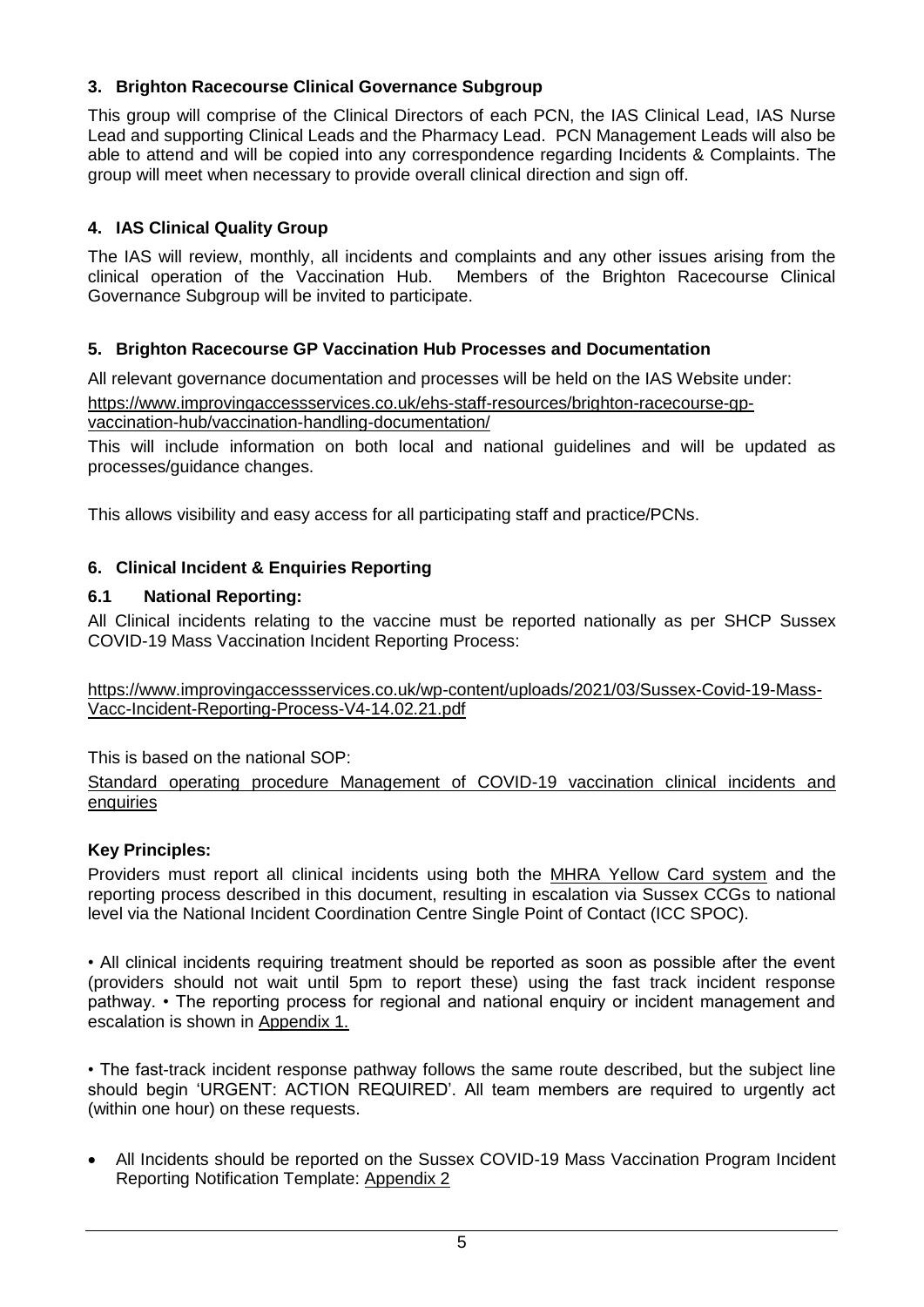[Appendix 3](#page-8-1) outlines the Clinical Escalation Triggers

#### **6.2 Local Clinical Incident Reporting**

- **6.2.1** All clinical incidents must be reported to the onsite Clinical Lead immediately.
- **6.2.2** The site Clinical Lead will escalate all Incidents to the Here Board and the PCN Clinical Directors immediately where there is a significant or critical impact on the running of the service. Moderate Impact Incidents will be reported within 24hrs. (See [Appendix 3](#page-8-1) for definitions). All other incidents will be provided in a summary report on a two weekly basis to the Here Board, PCN Clinical Directors & PCN Management Leads.
- **6.2.3** All incidents must be logged on the Datix database and with the CCG following the incident reporting flow chart in [Appendix 1](#page-7-0)
- **6.2.4** Clinical Incidents will be forwarded to the PCN Clinical Director of the patient's practice and the patient's practice manager.
- **6.2.5** Once the incident investigation is complete the reports will be forwarded to the PCN Clinical Director and patient's practice manager.
- **6.2.6** If a clinical incident is raised that does not relate to the operation of the Brighton Racecourse GP Vaccination Hub, these will be forwarded to the patient's practice for logging and investigating.

#### <span id="page-5-0"></span>**7. Local Complaints Reporting**

- **7.1.1** All clinical complaints must be reported to the onsite Clinical Lead immediately.
- **7.1.2** The site Clinical Lead will escalate all Complaints to the Here Board and the PCN Clinical Directors immediately where there is a significant or critical impact on the running of the service. All other complaints will be provided in a summary report on a monthly basis to the Here Board, PCN Clinical Directors & PCN Management Leads.
- **7.1.3** All complaints must be logged following the local complaints reporting process flow chart in [Appendix 4.](#page-13-0)
- **7.1.4** The complaints investigation procedure will follow the local Here complaints procedure.
- **7.1.5** Once the complaint investigation is complete a copy of the response will be forwarded to the PCN Clinical Director and patient's practice manager.
- **7.1.6** If a complaint is raised that does not relate to the operation of the Brighton Racecourse GP Vaccination Hub, these will be forwarded to the patient's practice for logging and investigating.

#### <span id="page-5-1"></span>**8. Workforce Management & Assurance**

All Staff working at the site will be registered on the IAS Workforce platform. This will allow for rota planning and financial monitoring.

All staff will need to be up to date with required training as outlined here: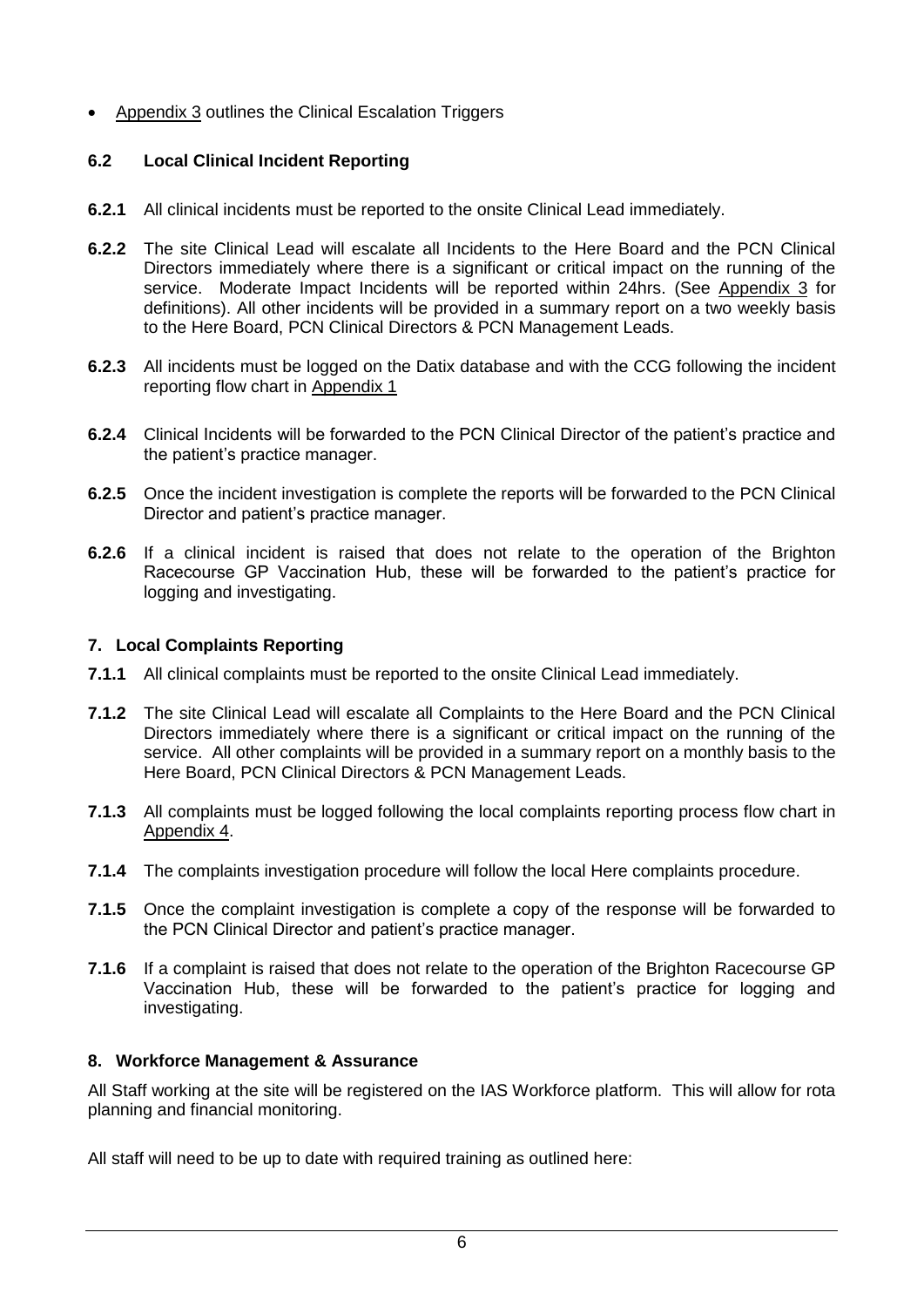#### [https://www.improvingaccessservices.co.uk/ehs-staff-resources/mandatory-training-covid](https://www.improvingaccessservices.co.uk/ehs-staff-resources/mandatory-training-covid-vaccination-sites/)[vaccination-sites/](https://www.improvingaccessservices.co.uk/ehs-staff-resources/mandatory-training-covid-vaccination-sites/)

Participating practices via the GP Vaccination Hub Subcontract will give assurance to Here that all other relevant training is up to date for staff choosing to work at the site.

#### <span id="page-6-0"></span>**9. Infection Prevention & Control**

This will operate via local policy [based on national guidance](https://www.improvingaccessservices.co.uk/ehs-staff-resources/brighton-racecourse-gp-vaccination-hub/infection-prevention-control/) and will be overseen by the IAS Nurse Lead who leads on Infection Prevention & Control and will undertake an IPC Risk Assessment prior to opening.

The site is designed to ensure that Social Distancing is always maintained where possible.

[Lateral Flow Testing](https://www.improvingaccessservices.co.uk/ehs-staff-resources/brighton-racecourse-gp-vaccination-hub/lateral-flow-testing-for-staff-working-at-the-gp-vaccination-hub/) will be available to all staff.

#### <span id="page-6-1"></span>**10. Anaphylaxis/Cardiac Arrest**

There will be an allocated Crash Team available at all times who will receive a briefing at the start of each shift. The team will follow [local protocols based on national guidance.](https://www.improvingaccessservices.co.uk/ehs-staff-resources/brighton-racecourse-gp-vaccination-hub/emergency-protocols/)

#### <span id="page-6-2"></span>**11. Associated Processes/Information**

- <span id="page-6-3"></span>11.1 [Staff Mandatory Training Requirements](https://www.improvingaccessservices.co.uk/ehs-staff-resources/mandatory-training-covid-vaccination-sites/)
- 11.2 [Brighton Racecourse GP Vaccination Hub Documentation](https://www.improvingaccessservices.co.uk/ehs-staff-resources/brighton-racecourse-gp-vaccination-hub/vaccination-handling-documentation/)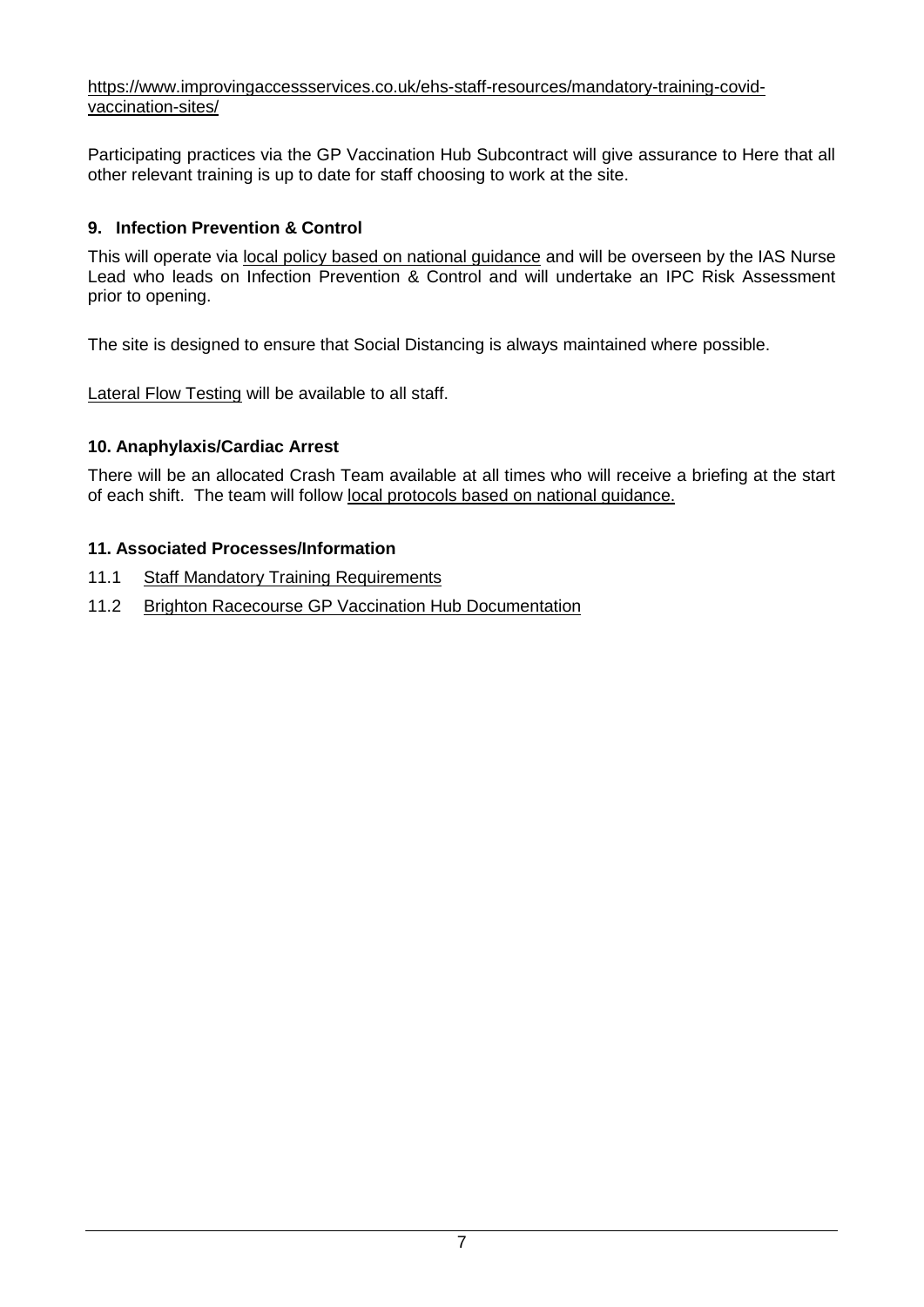<span id="page-7-0"></span>**12. Appendix 1 – Incident Reporting Flowchart**

*Sussex COVID-19 Mass Vaccination incident reporting process V 7.2 (02.03.21) – Adapted with local process added*

# **Incident Occurs Determine if Routine / Urgent**

### <span id="page-7-1"></span>**Sussex LVS Process:**

**Routine** – Limited impact –- complete incident form and forward to Systems Vaccination Operations Centre (SVOC) [sxccg.svoc@nhs.net](mailto:sxccg.svoc@nhs.net) **(08:00 – 20:00 availability 7 days a week)**

**Urgent** - Moderate, Significant or Critical Impact – (1 hr response required) Contact SVOC [sxccg.svoc@nhs.net](mailto:sxccg.svoc@nhs.net) who will escalate to on call director **or** if out of SVOC hours:

- West Sussex 07623515396
- Brighton and Hove 07623515400

## **Local Process:**

### **Incident Reporter to:**

- 1. Complete electronically on the incident Reporting From available on the IAS **Website**
- 2. Once completed if you have access to Here Datix then please log incident and add Datix number to Incident Reporting Form
- 3. If you don't have access to Datix then please ensure that one of the Here Site Support Staff completes this on your behalf
- 4. Send the Incident Reporting Form to [sxccg.svoc@nhs.net](mailto:sxccg.svoc@nhs.net)
	- Please copy in [S.Stafford@nhs.net;](mailto:S.Stafford@nhs.net) [phalley@nhs.net;](mailto:phalley@nhs.net) [Kathryn.steele2@nhs.net;](mailto:Kathryn.steele2@nhs.net) [helen.mendoza1@nhs.net](mailto:helen.mendoza1@nhs.net)
- 5. Do not complete paper forms and leave at Racecourse

**Clinical Lead on-site** will escalate to PCN Clinical Directors/Here Board as appropriate

<u>.</u>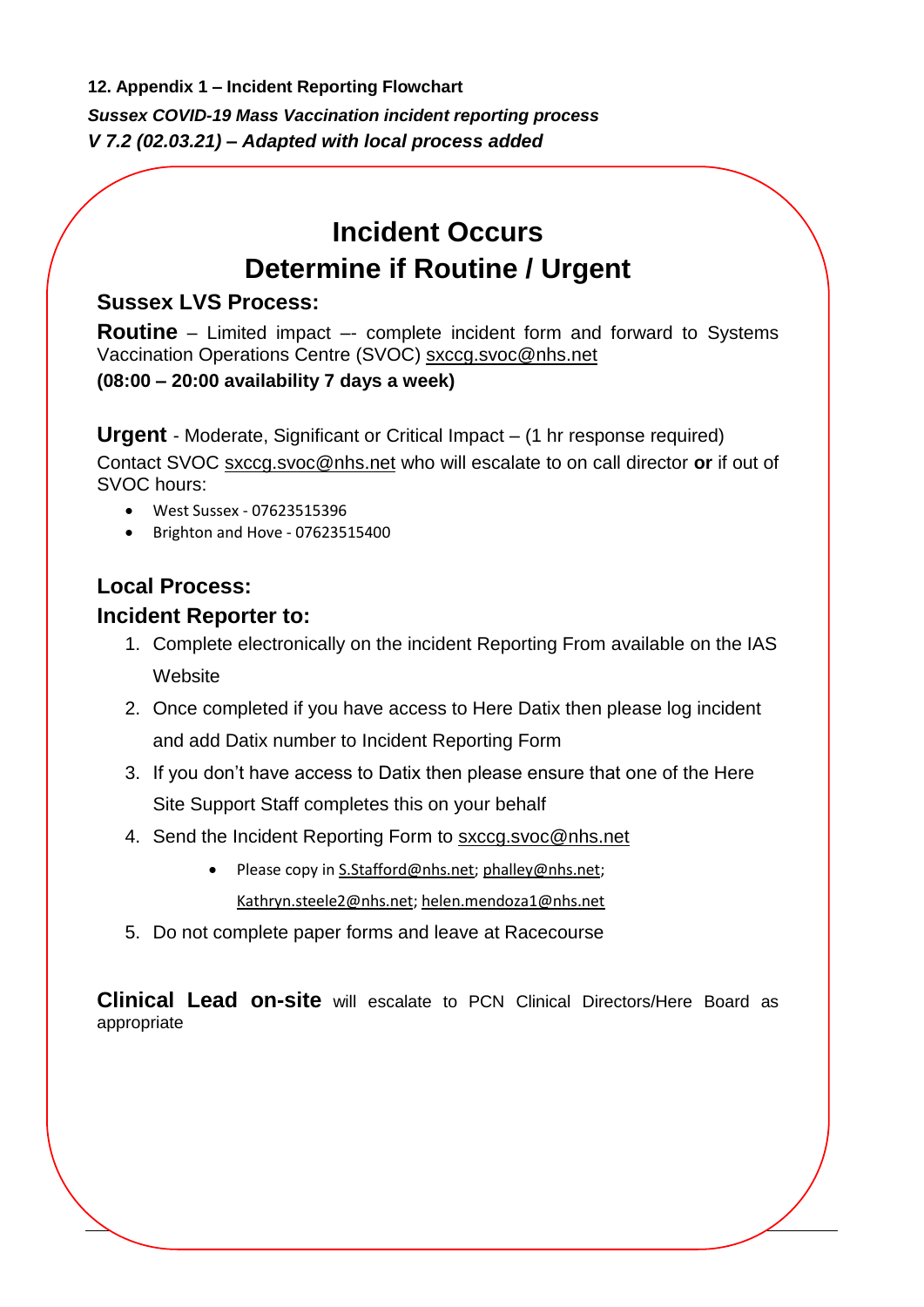<span id="page-8-0"></span>**13. Appendix 2 – Incident Reporting Form**

## <span id="page-8-1"></span>**V 7.1 (23.03.21)**

## **Sussex COVID-19 Mass Vaccination Program incident reporting notification template (complete and submit within 24 hours of incident occurring)**

| <b>Vaccination Hub</b>                                                                                   | <b>Brighton Racecourse GP Vaccination Hub</b> |                            |  |  |
|----------------------------------------------------------------------------------------------------------|-----------------------------------------------|----------------------------|--|--|
| <b>Reporting</b><br>organisation                                                                         | <b>Here</b>                                   |                            |  |  |
| <b>Reporter Details</b>                                                                                  |                                               |                            |  |  |
| <b>Reporter Name:</b>                                                                                    |                                               | <b>Reporter Job Title:</b> |  |  |
| <b>Reporter Tel No:</b>                                                                                  |                                               | <b>Reporter Email:</b>     |  |  |
| <b>Incident Details</b>                                                                                  |                                               |                            |  |  |
| Date of incident?                                                                                        |                                               |                            |  |  |
| Type of incident:<br>i.e.                                                                                |                                               |                            |  |  |
| <b>Actual/Near Miss?</b>                                                                                 |                                               |                            |  |  |
| <b>Storage incident</b><br>٠<br><b>Transport incident</b><br>٠<br>Information<br>$\bullet$<br>Governance |                                               |                            |  |  |
| What<br>harm<br>occurred?                                                                                |                                               |                            |  |  |
| for<br><b>Outcome</b><br>person?                                                                         |                                               |                            |  |  |
| investigation<br>Level<br>of<br>expected?                                                                |                                               |                            |  |  |
| Who Was Involved - Complete if applicable                                                                |                                               |                            |  |  |
| <b>Person involved</b>                                                                                   | Patient $\square$                             |                            |  |  |
| (NO patient details                                                                                      | Member of Public $\Box$                       |                            |  |  |
| please)                                                                                                  | Staff $\square$                               |                            |  |  |
|                                                                                                          | Volunteer $\square$                           |                            |  |  |
|                                                                                                          | Other Please state:                           |                            |  |  |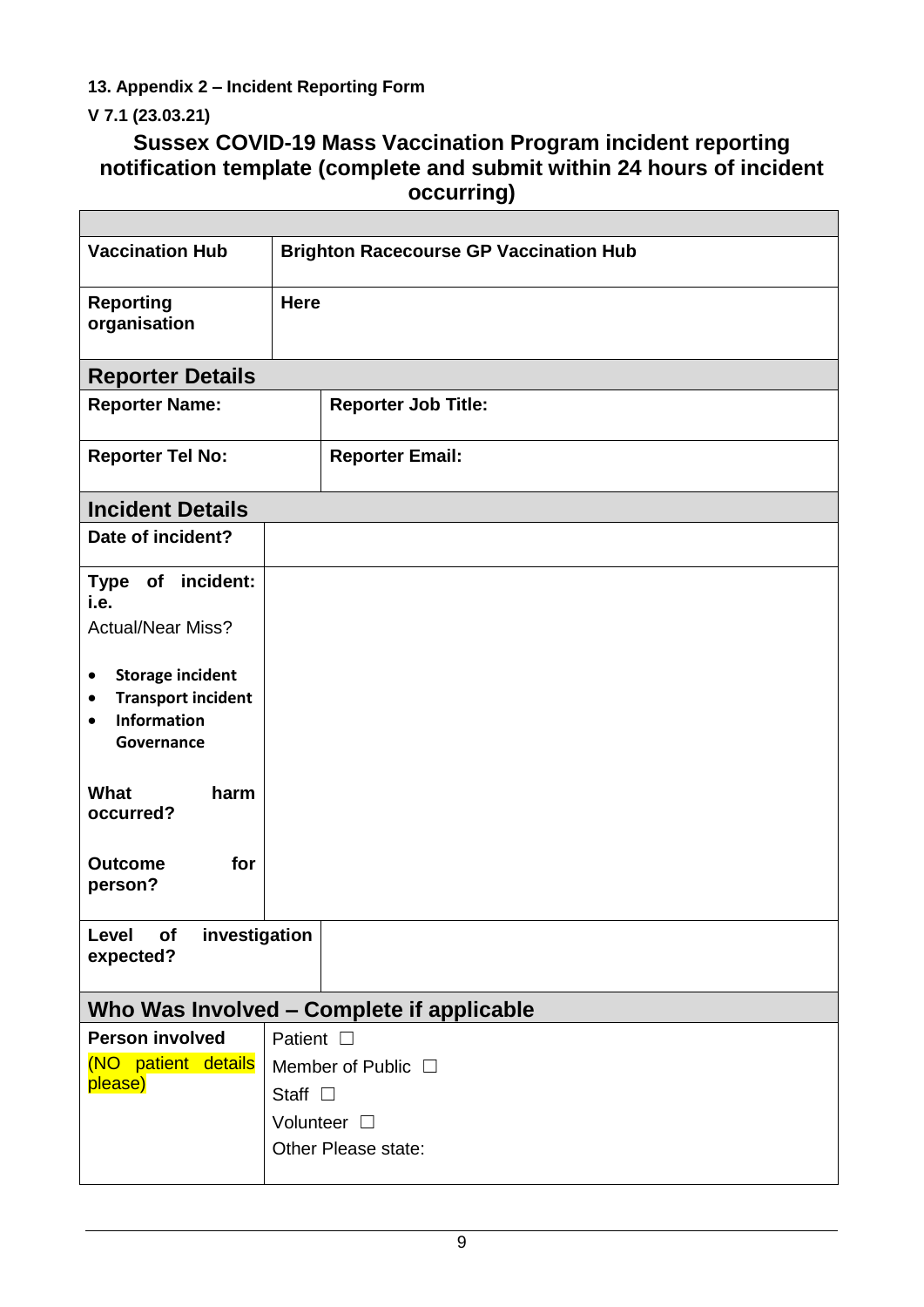| <b>GP</b><br><b>Practice</b><br>registered with? | person           |                                                                                                                                                                                                       |  |  |
|--------------------------------------------------|------------------|-------------------------------------------------------------------------------------------------------------------------------------------------------------------------------------------------------|--|--|
|                                                  |                  |                                                                                                                                                                                                       |  |  |
| Gender?                                          | Male $\square$   |                                                                                                                                                                                                       |  |  |
|                                                  | Female $\square$ |                                                                                                                                                                                                       |  |  |
| Age?                                             |                  |                                                                                                                                                                                                       |  |  |
| <b>Ethnicity?</b>                                |                  |                                                                                                                                                                                                       |  |  |
| <b>Usual</b><br>residence                        | of               | Home $\square$                                                                                                                                                                                        |  |  |
| person?                                          |                  | Care Home Nursing $\Box$<br>Care Home Residential □                                                                                                                                                   |  |  |
| i.e. care home, or own<br>home                   |                  | Hostel $\Box$                                                                                                                                                                                         |  |  |
| identifiable<br>(NO<br>patient                   |                  | Supported living $\Box$                                                                                                                                                                               |  |  |
| data)                                            |                  | No fixed address $\Box$                                                                                                                                                                               |  |  |
|                                                  |                  | Other Please state:                                                                                                                                                                                   |  |  |
|                                                  |                  |                                                                                                                                                                                                       |  |  |
|                                                  |                  |                                                                                                                                                                                                       |  |  |
| <b>Persons Notified?</b>                         |                  | Patient $\square$<br>Family $\Box$<br>Carer $\square$                                                                                                                                                 |  |  |
| Degree of Harm                                   |                  | None $\square$<br>Moderate $\square$<br>Severe $\square$<br>Low $\square$<br>Death $\Box$                                                                                                             |  |  |
|                                                  |                  | <b>Definitions of Harm</b> defined by The National Reporting and Learning System (NRLS) Link                                                                                                          |  |  |
|                                                  |                  | Low - Any unexpected or unintended incident that required extra observation or minor<br>treatment and caused minimal harm to one or more persons                                                      |  |  |
| short-term harm to one or more persons           |                  | <b>Moderate -</b> Any unexpected or unintended incident that resulted in further treatment, possible<br>surgical intervention, cancelling of treatment, or transfer to another area, and which caused |  |  |
| one or more persons                              |                  | Severe - Any unexpected or unintended incident that caused permanent or long-term harm to                                                                                                             |  |  |
|                                                  |                  | <b>Death -</b> Any unexpected or unintended event that caused the death of one or more persons                                                                                                        |  |  |

**Description of Incident**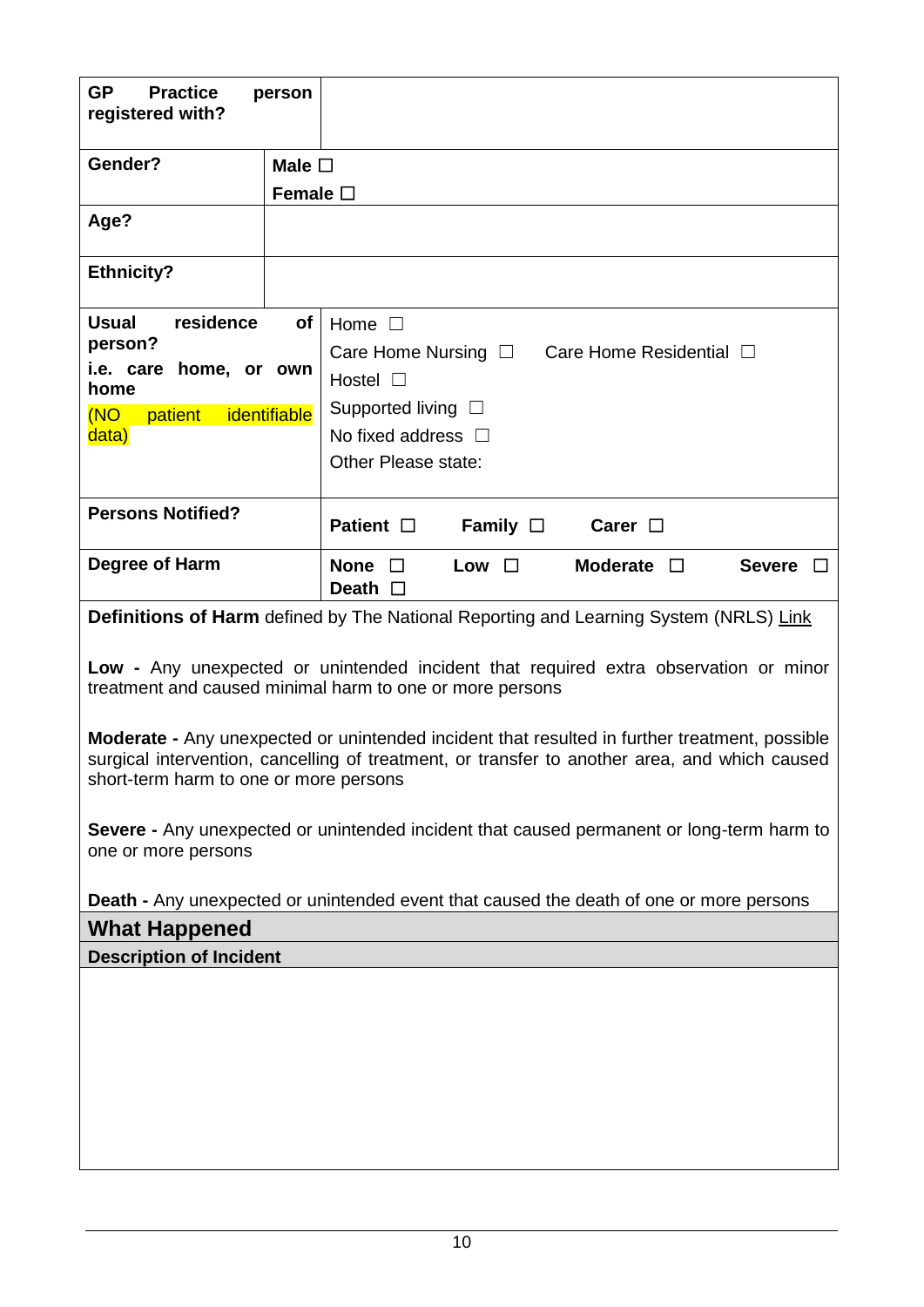| <b>Immediate Action Taken</b>       |                                                                                  |              |                                                                   |                               |  |
|-------------------------------------|----------------------------------------------------------------------------------|--------------|-------------------------------------------------------------------|-------------------------------|--|
|                                     |                                                                                  |              |                                                                   |                               |  |
|                                     |                                                                                  |              |                                                                   |                               |  |
|                                     |                                                                                  |              |                                                                   |                               |  |
|                                     |                                                                                  |              |                                                                   |                               |  |
|                                     |                                                                                  |              |                                                                   |                               |  |
|                                     |                                                                                  |              |                                                                   |                               |  |
|                                     |                                                                                  |              |                                                                   |                               |  |
| <b>Learning from incident</b>       |                                                                                  |              |                                                                   |                               |  |
|                                     |                                                                                  |              |                                                                   |                               |  |
|                                     |                                                                                  |              |                                                                   |                               |  |
|                                     |                                                                                  |              |                                                                   |                               |  |
|                                     |                                                                                  |              |                                                                   |                               |  |
|                                     |                                                                                  |              |                                                                   |                               |  |
|                                     |                                                                                  |              |                                                                   |                               |  |
|                                     |                                                                                  |              |                                                                   |                               |  |
|                                     |                                                                                  |              |                                                                   |                               |  |
| <b>Media</b>                        |                                                                                  |              |                                                                   |                               |  |
|                                     | Yes $\square$                                                                    | No $\square$ | <b>Comms informed?</b>                                            | Yes $\square$<br>No $\square$ |  |
| interest?                           |                                                                                  |              |                                                                   |                               |  |
|                                     |                                                                                  |              |                                                                   |                               |  |
| <b>Externally</b>                   |                                                                                  |              | <b>Externally</b><br>reported                                     |                               |  |
| <b>Reportable?</b>                  | Yes $\square$                                                                    | No $\square$ | to?                                                               |                               |  |
|                                     | Any Other Comments: e.g. multiagency incident, police and /or HSE investigation, |              |                                                                   |                               |  |
| Coroner's inquest, CQC involvement. |                                                                                  |              |                                                                   |                               |  |
|                                     |                                                                                  |              |                                                                   |                               |  |
|                                     |                                                                                  |              |                                                                   |                               |  |
|                                     |                                                                                  |              |                                                                   |                               |  |
|                                     |                                                                                  |              |                                                                   |                               |  |
|                                     |                                                                                  |              |                                                                   |                               |  |
|                                     |                                                                                  |              |                                                                   |                               |  |
|                                     |                                                                                  |              | Please send to Sussex CCGs within 24 hours of incident occurring. |                               |  |

Please send to Sussex CCGs within 24 hours of incident occurring. Email: [sxccg.incidents@nhs.net](mailto:sxccg.incidents@nhs.net)

# *Sussex CCGs Use Only*

| Reviewed by:          |  |
|-----------------------|--|
| Date & time reviewed: |  |
| Outcome/Action taken: |  |
| Ref:                  |  |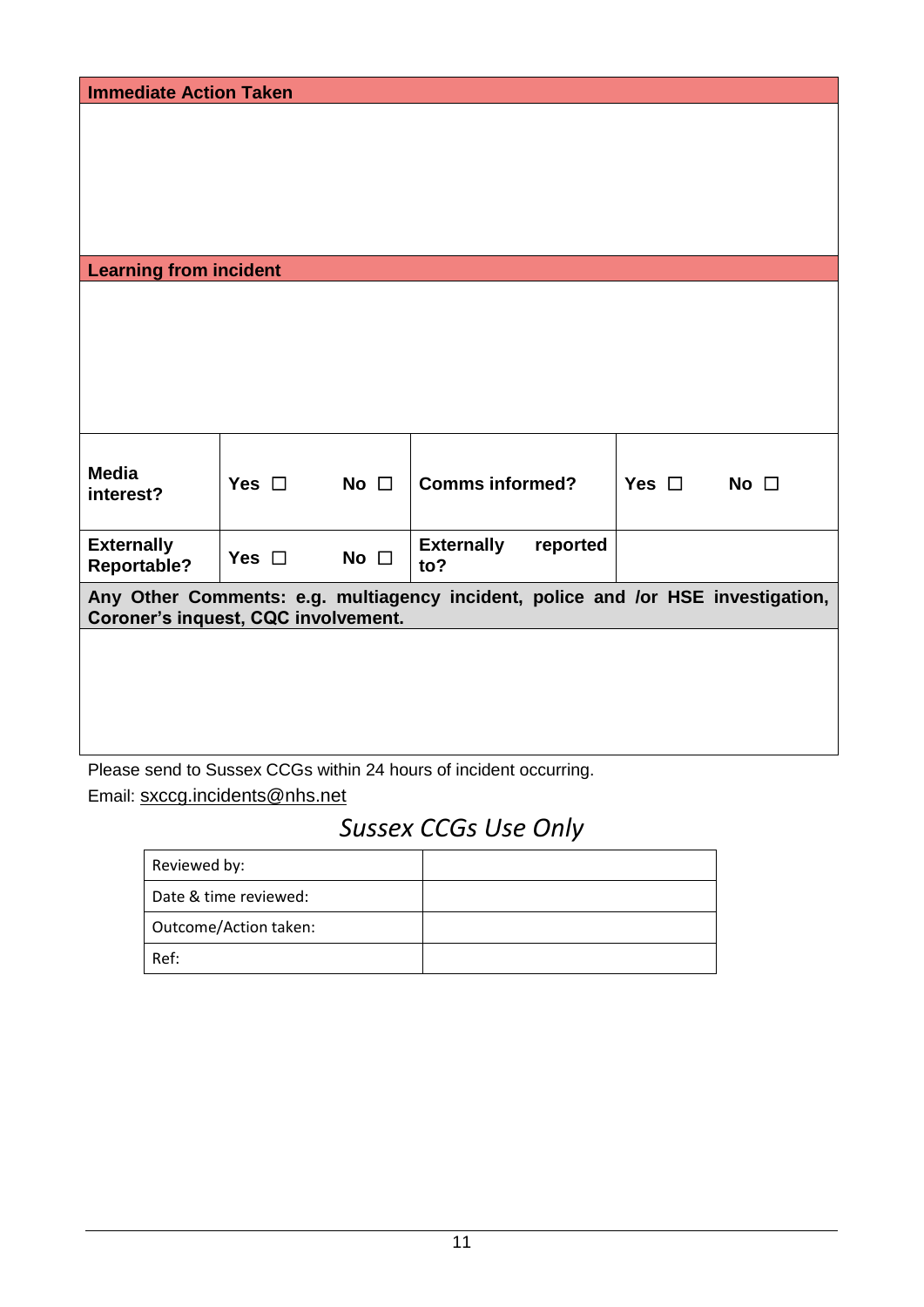<span id="page-11-0"></span>

| <b>Trigger</b>            | <b>Impact</b>                                                                                                                                                                                                                                                                                                                                                                                                                                                                                                                                | <b>Action</b>                                                                                                                                                                                                                                                                                                                                                                                                                                                 | Senior leadership                                                                                                                                                                                                                                                                                                                                                                         |
|---------------------------|----------------------------------------------------------------------------------------------------------------------------------------------------------------------------------------------------------------------------------------------------------------------------------------------------------------------------------------------------------------------------------------------------------------------------------------------------------------------------------------------------------------------------------------------|---------------------------------------------------------------------------------------------------------------------------------------------------------------------------------------------------------------------------------------------------------------------------------------------------------------------------------------------------------------------------------------------------------------------------------------------------------------|-------------------------------------------------------------------------------------------------------------------------------------------------------------------------------------------------------------------------------------------------------------------------------------------------------------------------------------------------------------------------------------------|
| <b>Limited</b><br>impact  | • Issue is localised and has an<br>expected short duration.<br>• Solutions are available within the<br>organisation, or<br>within the local health and care<br>system.<br>• No clear direct risk to patients.                                                                                                                                                                                                                                                                                                                                | • Clinical Advice<br><b>Response Service</b><br>(CARS) to lead &<br>manage.<br>• CARS to report at<br>weekly Clinical<br><b>Reference Group</b><br>CRG) governance<br>meeting and Regional<br><b>Vaccine Operations</b><br>Centre (RVOC).<br>• After governance<br>meeting regional CARS /<br><b>RVOC to advise National</b><br><b>Clinical Cell and National</b><br><b>Vaccine Operations</b><br>Centre (NVOC) of<br>actions and outcome<br>(weekly report). | • Regional team have<br>direct operational<br>oversight<br>• Routine weekly<br>reporting to the National<br><b>Clinical Cell to identify</b><br>important trends for<br>future planning<br>and proactive incident<br>prevention.                                                                                                                                                          |
| <b>Trigger</b>            | <b>Impact</b>                                                                                                                                                                                                                                                                                                                                                                                                                                                                                                                                | <b>Action</b>                                                                                                                                                                                                                                                                                                                                                                                                                                                 | <b>Senior leadership</b>                                                                                                                                                                                                                                                                                                                                                                  |
| <b>Moderate</b><br>impact | May<br>result<br>impaired<br>clinical<br>in<br>outcomes if not managed urgently<br>• Solution will require new skills,<br>procedures<br>training<br>or<br>to<br>be<br>implemented.<br>• Expected duration longer than short-<br>term.<br>• An issue is occurring at multiple<br>sites, or across multiple geographical<br>areas - for example if a CARS reports<br>the same issue at different sites.<br>• An incident with a potential lower<br>impact but for which resourcing<br>constraints locally mean that they<br>require additional | <b>CARS</b><br>lead<br>8 <sub>o</sub><br>to<br>$\bullet$<br>manage.<br>• CARS to collate and co-<br>ordinate<br>information<br>required to inform clinical<br>decision.<br>• CARS to report at<br>weekly CRG governance<br>meeting and RVOC.<br>After<br>governance<br>$\bullet$<br>meeting regional CARS<br>advise<br><b>National</b><br>to<br>Clinical Cell and NVOC<br>of actions and outcome.                                                             | • Regional team have<br>direct<br>operational<br>oversight<br>Regional<br>team<br>determines<br>if<br>it's<br>appropriate to brief the<br>National Clinical Cell at<br>the time of the incident<br>for information<br><b>Routine</b><br>weekly<br>reporting to the National<br>Clinical Cell to identify<br>trends<br>important<br>for<br>future<br>planning<br>and<br>proactive incident |
| <b>Trigger</b>            | <b>Impact</b>                                                                                                                                                                                                                                                                                                                                                                                                                                                                                                                                | <b>Action</b>                                                                                                                                                                                                                                                                                                                                                                                                                                                 | <b>Senior leadership</b>                                                                                                                                                                                                                                                                                                                                                                  |
| Significant               | • Significant patient safety implications                                                                                                                                                                                                                                                                                                                                                                                                                                                                                                    | <b>Escalation via SPOC and</b>                                                                                                                                                                                                                                                                                                                                                                                                                                | . National Clinical Cell                                                                                                                                                                                                                                                                                                                                                                  |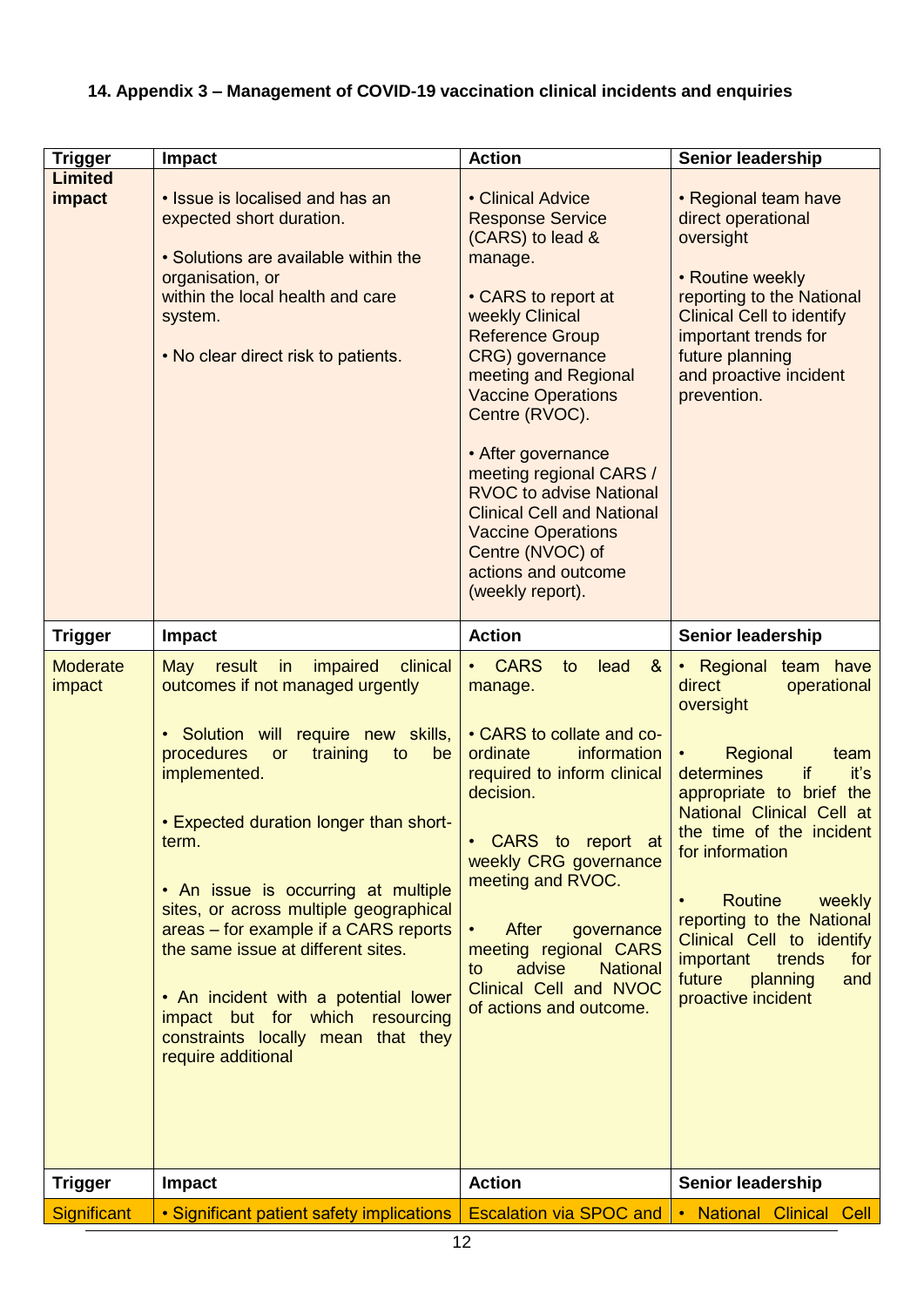| impact                    | if not managed urgently                                                                                                                                                                                                                                                                    | the approved route to the<br><b>National Clinical Cell.</b>                                                                                                                                                                                                                                                                                                                                                                                           | has operational oversight                                                                                                                                                                                                                                                                                                                                                         |
|---------------------------|--------------------------------------------------------------------------------------------------------------------------------------------------------------------------------------------------------------------------------------------------------------------------------------------|-------------------------------------------------------------------------------------------------------------------------------------------------------------------------------------------------------------------------------------------------------------------------------------------------------------------------------------------------------------------------------------------------------------------------------------------------------|-----------------------------------------------------------------------------------------------------------------------------------------------------------------------------------------------------------------------------------------------------------------------------------------------------------------------------------------------------------------------------------|
|                           | . No or limited alternatives can secure<br>same outcome.<br>• No immediate solutions available<br>without significant change to skills,                                                                                                                                                    | • National Clinical Cell to<br>collate and co-ordinate<br>information required to<br>inform clinical decision.                                                                                                                                                                                                                                                                                                                                        | . The expectation would<br>be that a regional team<br>the<br><b>briefs</b><br><b>National</b><br><b>Clinical Cell at the time of</b><br>the incident via SPOC                                                                                                                                                                                                                     |
|                           | training or procedures.<br><b>Multiple</b><br><i>incidents</i><br>concurrent<br>multiple<br>occurring<br><b>Example 20 across</b><br>organisations or a wider geographical<br>area.<br>• Identified<br>solutions<br>be<br>cannot<br>of<br>for likely<br>duration<br>sustained<br>incident. | • National Clinical Cell to<br>use established process<br>map to determine the<br>most<br>appropriate<br>response.<br>• National Clinical Cell to<br>use approved guidelines<br>and expert directory list<br>to answer questions or to                                                                                                                                                                                                                | <b>Incident</b><br>takes<br>$\bullet$ , and $\bullet$<br>precedence<br>over<br>incidents of lower impact<br>• National Clinical Cell<br>determines<br>if.<br>it's<br>appropriate to brief the<br>Incident Director at the<br>time of the incident for<br>information                                                                                                              |
|                           |                                                                                                                                                                                                                                                                                            | <b>brief</b><br>the<br>most<br>appropriate<br>national<br><b>Contract Contract Contract Contract Contract Contract Contract Contract Contract Contract Contract Contract C</b><br>representative.<br>oversight<br><b>Clinical</b><br>senior<br>provided<br>by<br>clinician<br>in<br>vaccine<br>clinical workstream.<br>• National Clinical cell to<br>report<br>at a<br>weekly<br>governance meeting with<br><b>Senior</b><br>Responsible<br>Officer. | • National Clinical Cell<br>on-call triage member<br>can inform clinical cell<br>triage<br>lead<br>and<br>workstream lead if they<br>deem it appropriate<br>Routine weekly<br>$\bullet$ . The set of $\bullet$<br>reporting to the National<br>Clinical Cell to identify<br><i>important</i><br>trends<br>for<br>future<br>planning<br>and<br>proactive<br>incident<br>prevention |
| <b>Trigger</b>            | Impact                                                                                                                                                                                                                                                                                     | <b>Action</b>                                                                                                                                                                                                                                                                                                                                                                                                                                         | Senior leadership                                                                                                                                                                                                                                                                                                                                                                 |
| <b>Critical</b><br>impact | Critical implications for patients and<br>vulnerable populations.                                                                                                                                                                                                                          | <b>Escalation via SPOC and</b><br>the approved route to the<br><b>National Clinical Cell.</b>                                                                                                                                                                                                                                                                                                                                                         | • National Clinical Cell<br>has initial<br>operational<br>oversight                                                                                                                                                                                                                                                                                                               |
|                           | • No viable alternatives exist after<br>exhaustion of all other escalation<br>levels.<br>• Life-threatening or life-changing<br>impact on patients and/or ethical<br>implications for clinicians.                                                                                          | • National Clinical Cell to<br>collate and co-ordinate<br>information required to<br>inform clinical decision.<br>• If initial contact has<br>been made on the phone<br>given the urgency then a<br>telephone log should be<br>submitted via email                                                                                                                                                                                                    | . This would be taken<br>over by the formal stand<br>up of an incident or with<br><b>Strategic</b><br>Incident<br><b>Director</b><br>operational<br>oversight<br>• The expectation would<br>be that a regional team<br>the<br><b>National</b><br><b>briefs</b><br>Clinical Cell immediately<br>at the time of the incident<br>via SPC                                             |